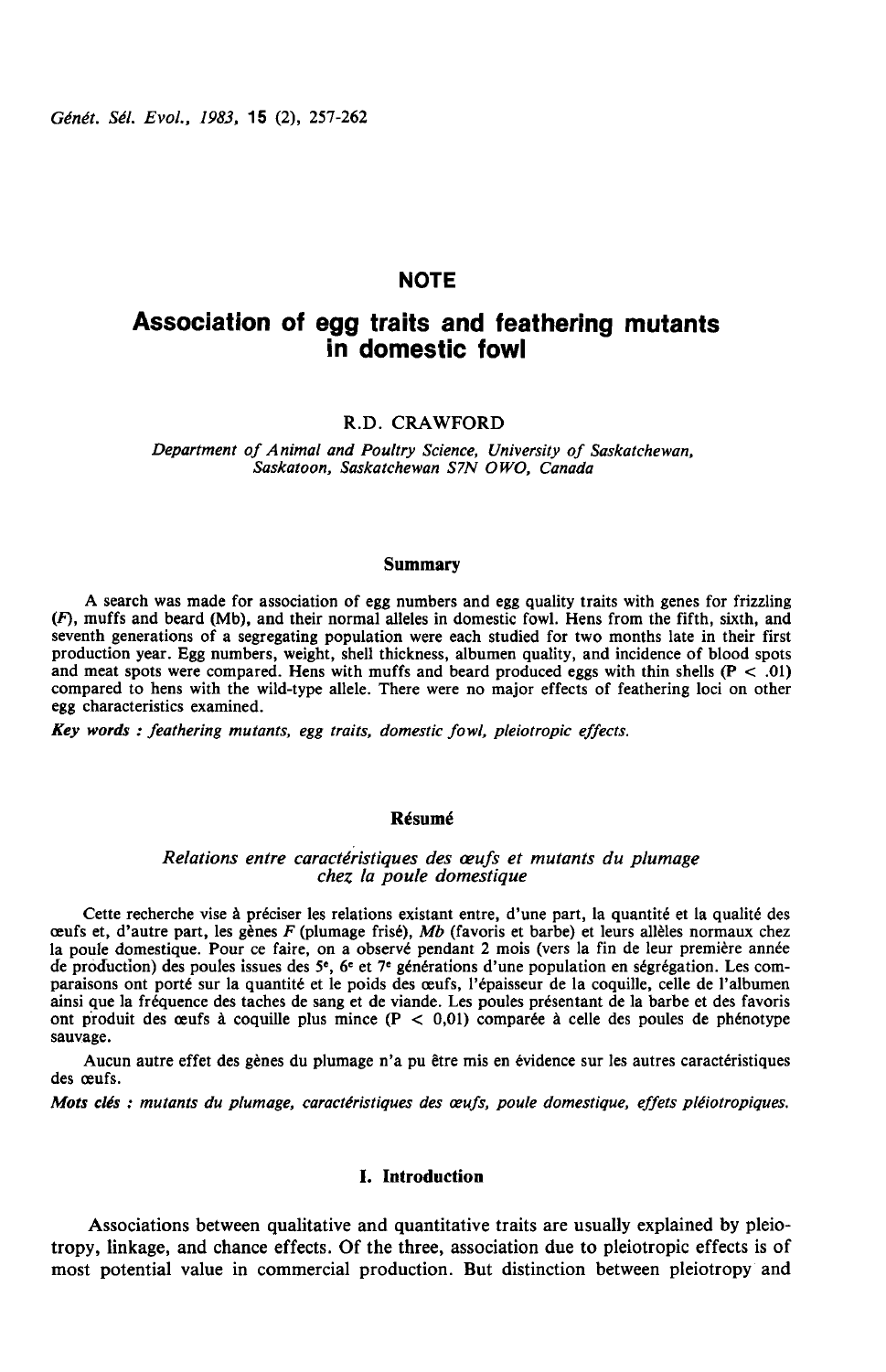### R.D. CRAWFORD

other causes of association is not always easy. Chance effects should not persist if observations are made over several generations of a population or on several different populations. Linkage effects would be expected to dissipate over several generations, and associations of the same degree or kind would not be anticipated in unrelated stocks. Pleiotropy would be indicated when associations continue through many generations and where the same associations occur in diverse populations.

During reproduction of a stock segregating for frizzle, muffs and beard, and the normal alleles of these two mutants, casual observation indicated that frizzle hens were producing larger eggs than their non-frizzle flockmates. Because of the potential value of this association. the present study was undertaken to seek verification and to identify its cause.

A concise account of the two feathering mutants, frizzling  $(F)$  and muffs and beard (Mb), has been given by HUTT (1949). Both genes are incompletely dominant autosomal. Frizzling is associated with modifications of metabolism and size of body' organs, probably<br>in compensation for poor insulation by the feather coat. No mention has been found in<br>the literature of association between frizzl Frizzling is associated with modifications of metabolism and size of body organs, probably<br>in compensation for poor insulation by the feather coat. No mention has been found in<br>the literature of association between frizzl in wattle size in the presence of  $Mb$ . In a large study of association between qualitative and quantitative traits, Lowe et al.  $(1965)$  found that birds with muffs and beard had lower adult body weight, and egg weight at 32 weeks of age was reduced by 1.1 grams ; they found no association of muffs and beard with age at maturity, egg production, albumen quality, shell thickness, egg shape index, or egg weight at 55 weeks of age.

### II. Materials and methods

The population under study originated from a bantam male, exhibiting frizzled feathers and muffs and beard, mated to normal Brown Leghorn females. Their progeny were mated inter se to establish a segregating closed flock. In each generation, flock mating combinations were planned to ensure a 1:1:1:1 ratio of genotypes resulting from presence of the two feathering mutants and their normal alleles (Table 1). Birds of the fifth, sixth and seventh generations were used in the present study.

In the first year, six hens of each of four genotypes (Table 1) were studied for 52 days beginning when they were twelve months of age. They were individually caged. Egg numbers were recorded daily and all collectable eggs were measured to determine weight, specific gravity, Haugh units, and incidence of blood spots and meat spots. The study was repeated a year later on the next (sixth) generation beginning with twelve hens per genotype ; there was some mortality during the 60-day trial and data are reported only for the survivors. An identical procedure was followed in a 60-day trial with the seventh generepeated a year later on the next (sixth) generation beginning with twelve genotype; there was some mortality during the 60-day trial and data are reported the survivors. An identical procedure was followed in a 60-day tri

### III. Results and discussion

Egg production data, expressed as total eggs laid per hen during the trial, are shown in Table 1 and analysis in Table 2. Production was measured during May and June of each year when environmental temperatures were rapidly increasing and when the birds were nearing the end of their laying cycle. There were no significant differences among genotypes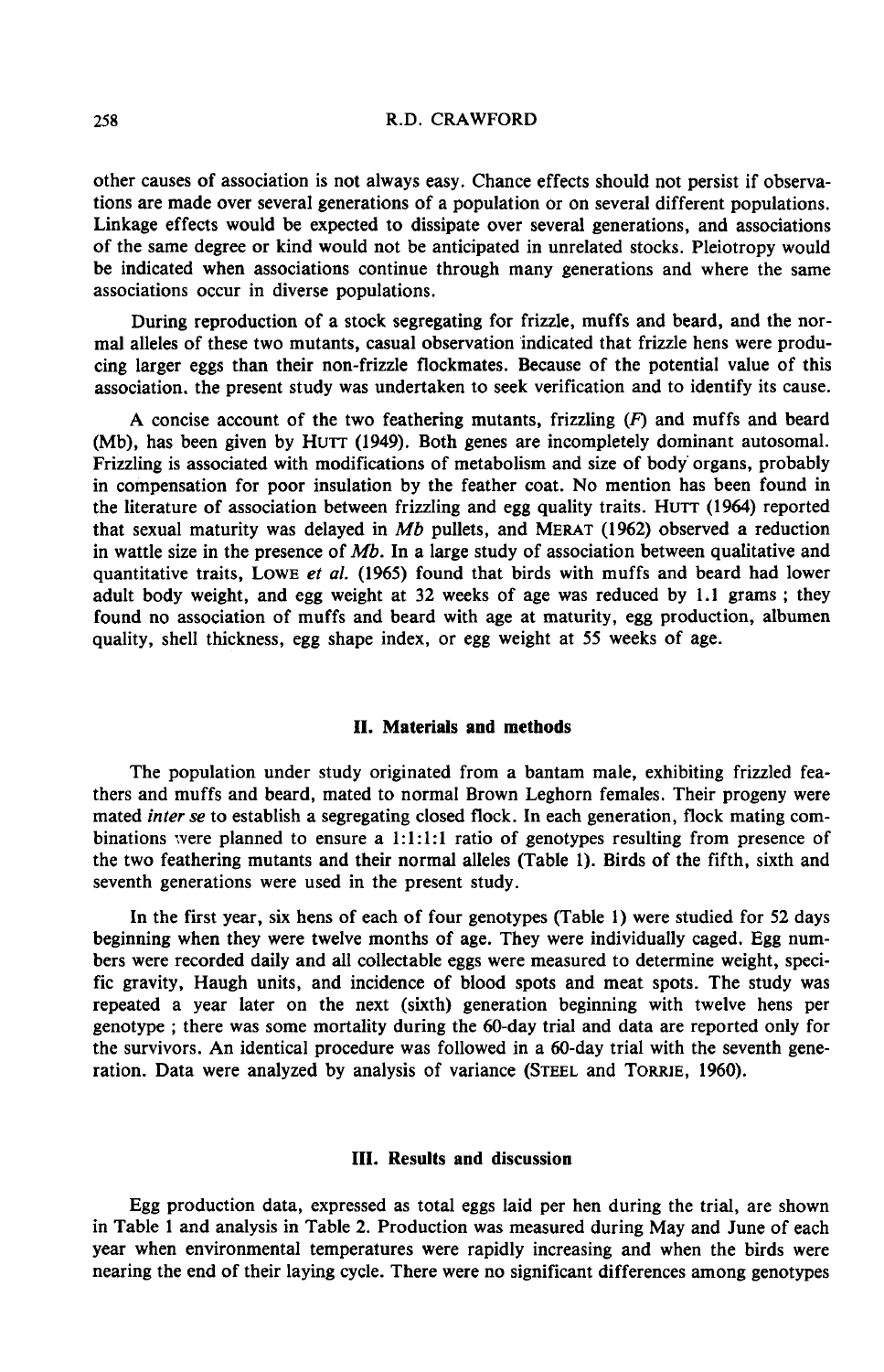### EGG TRAITS AND FEATHERING MUTANTS

nor was any one genotype consistently superior to the others. There were highly significant differences among generations reflecting uncontrolled environmental effects. There were also highly significant interactions between generations and each of the feathering loci under study ; these are of doubtful biological importance and probably reflect chance events.

This study had been prompted by the observation that frizzle hens of Generation 5 were laying larger eggs than their wild-type flockmates. Formal measurement indicated that this was indeed the situation (Table 1). However, similar effects were not evident in data for Generations 6 and 7, and statistical analysis (Table 2) did not reveal any significant differences. Lowe et al.  $(1965)$  had found no relation between Mb and egg weight at 55 weeks of age, which is consistent with the present findings. They had, however, found that egg weight at 32 weeks of age was reduced by 1.1 grams. It is tempting to explain this 55 weeks of age, which is consistent with the present findings. They had, however, found<br>that egg weight at 32 weeks of age was reduced by 1.1 grams. It is tempting to explain this<br>by the delay in sexual maturity in Mb pu delay is not evident in the analyses of LOWE et al. (1965). Observations at a comparable age were not made in the present study. It would appear valid to conclude that weight of eggs from adult birds is not affected pleiotropically by the frizzling or muffs and beard loci.

Egg shell thickness was evaluated by measuring specific gravity of intact eggs. Hens carrying the muffs and beard gene produced eggs with thin shells  $(P < .01)$  (Table 2). It would be of interest to obtain further data since the observed differences (Table 1) are very small, and to examine hens which were homozygous MbMb to determine whether a dosage effect exists. Lowe et al. (1965) had found no association between the muffs and beard trait and egg specific gravity.

Albumen quality, as measured by Haugh units, was not affected by alleles at the two feathering loci under study. However, statistical analysis revealed a significant interaction between the two loci (Table 2). Interpretation of this interaction is not certain, but it may be an artifact of the very large generation effects ( $P < .01$ ) that were encountered. LOWE et al. (1965) found no association between albumen quality and the muffs and beard locus.

Inclusion bodies present technical difficulties in measurement. In this study they were recorded as present or absent, and within a generation all observations were made by the same person. There were generation differences in blood spot incidence, which may reflect differences among observers, but otherwise relationships were negligible.

In a population segregating for many generations, such as the one under study, it would be expected that linkage associations established in the first cross would diminish with succeeding generations. There is no indication that linkage explains the associations observed here. Although of low magnitude, the association of the muffs and beard locus with shell thickness was consistent across generations which is indicative of pleiotropy. Further data are needed to verify a pleiotropic relationship. Since the present data were derived from a comparison of mutant heterozygote with homozygous wild-type, it would be very helpful to include mutant homozygotes in future studies to determine whether a dosage effect exists.

> Received December 2, 1982. Accepted January 10, 1983.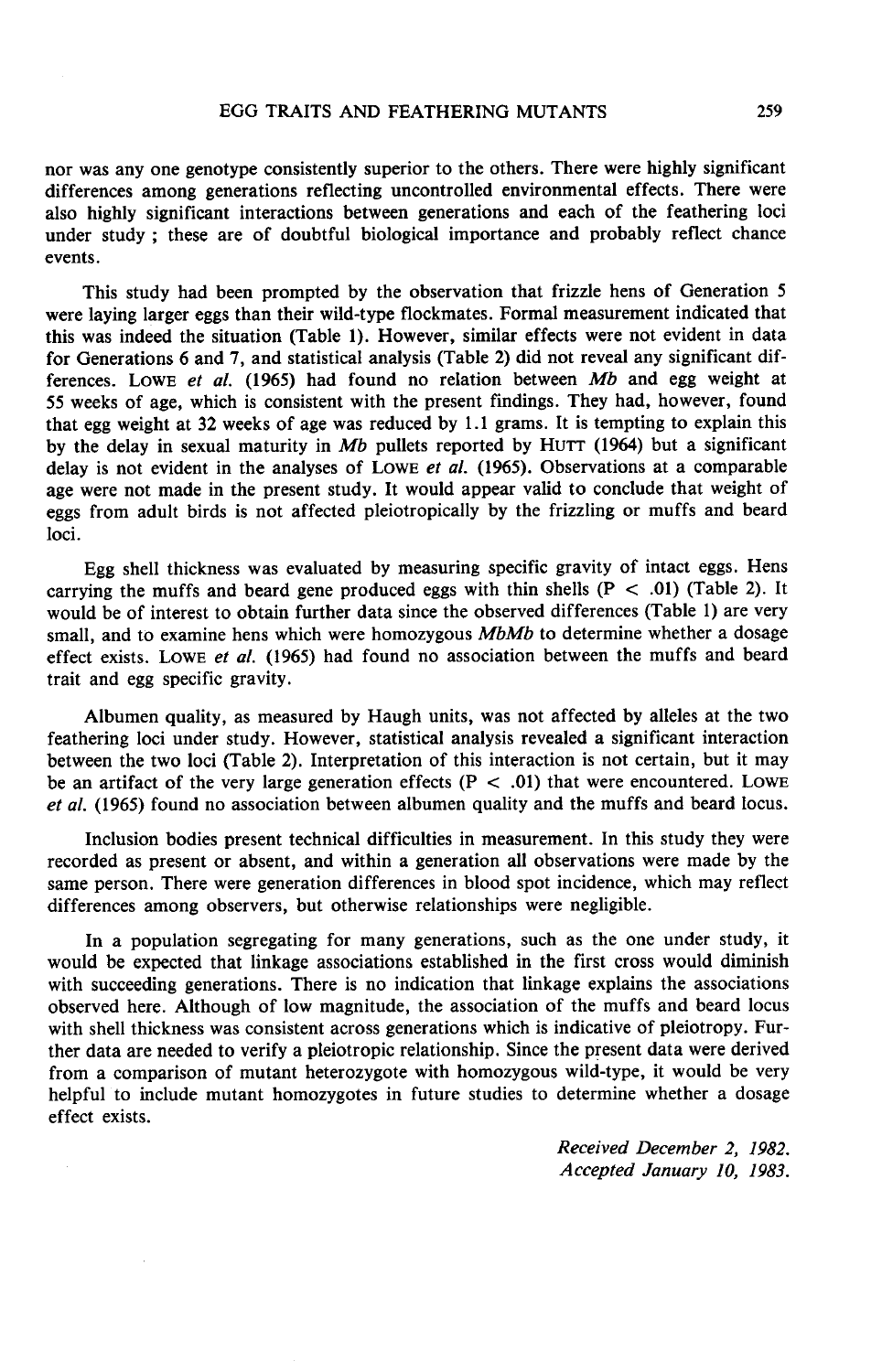| ×<br>۰ | Ċ<br>Ľ<br>× |  |
|--------|-------------|--|
|        |             |  |

# Egg production and quality in relation to feathering genotype

Production et qualité des œufs des divers génotypes de plumage

| spots, %<br>Meat<br>spots, %<br>Blood | 47.28<br>10.30 |         | 13.23<br>17.83          | 25.26<br>45.13<br>37.01<br>14.58 | 9.43    | 5.98                    | 4.63               | 33.86<br>36.86<br>35.47<br>5.37 | 27.29<br>5.19 | 38.50<br>2.20           | 28.36<br>6.44  | 23.89<br>10.33 |
|---------------------------------------|----------------|---------|-------------------------|----------------------------------|---------|-------------------------|--------------------|---------------------------------|---------------|-------------------------|----------------|----------------|
| Haugh<br>units                        | 76.95          | 80.68   | 82.61                   | 79.61                            |         | 75.53<br>74.95          |                    | 76.12<br>72.90                  | 77.92         |                         | 81.26<br>80.59 | 78.35          |
| Specific<br>gravity                   | 1.0769         | 1.0779  | 1.0757                  | 1.0750                           | 1.0802  | 1.0751                  | 1.0813             | 1.0769                          | 1.0751        | 1.0753                  | 1.0782         | 1.0770         |
| Egg weight,<br>gi.                    | 52.86          | 52.05   | 54.03<br>57.58          |                                  |         | 54.38<br>54.49<br>53.63 |                    | 54.39                           | 50.31         | 54.89                   | 52.69          | 52.49          |
| Eggs,<br>no.                          | 25.17          |         | 25.33<br>27.50<br>25.33 |                                  |         | 32.33<br>32.22<br>32.78 |                    | 36.00                           |               | 28.67<br>27.27<br>31.18 |                | 26.09          |
| Hens,<br>no.                          |                |         |                         |                                  |         |                         |                    |                                 |               |                         |                |                |
| Genotype                              | ff mbmb        | ff Mbmb | Ff mbmb<br>Ff Mbmb      |                                  | ff mbmb | ff Mbmb                 | Ff mbmb<br>Ff Mbmb |                                 | ff mbmb       | ff Mbmb                 | Ff mbmb        | lbmb<br>Ff M   |
| Generation                            |                |         |                         |                                  | ৩       |                         |                    |                                 |               |                         |                |                |

R.D. CRAWFORD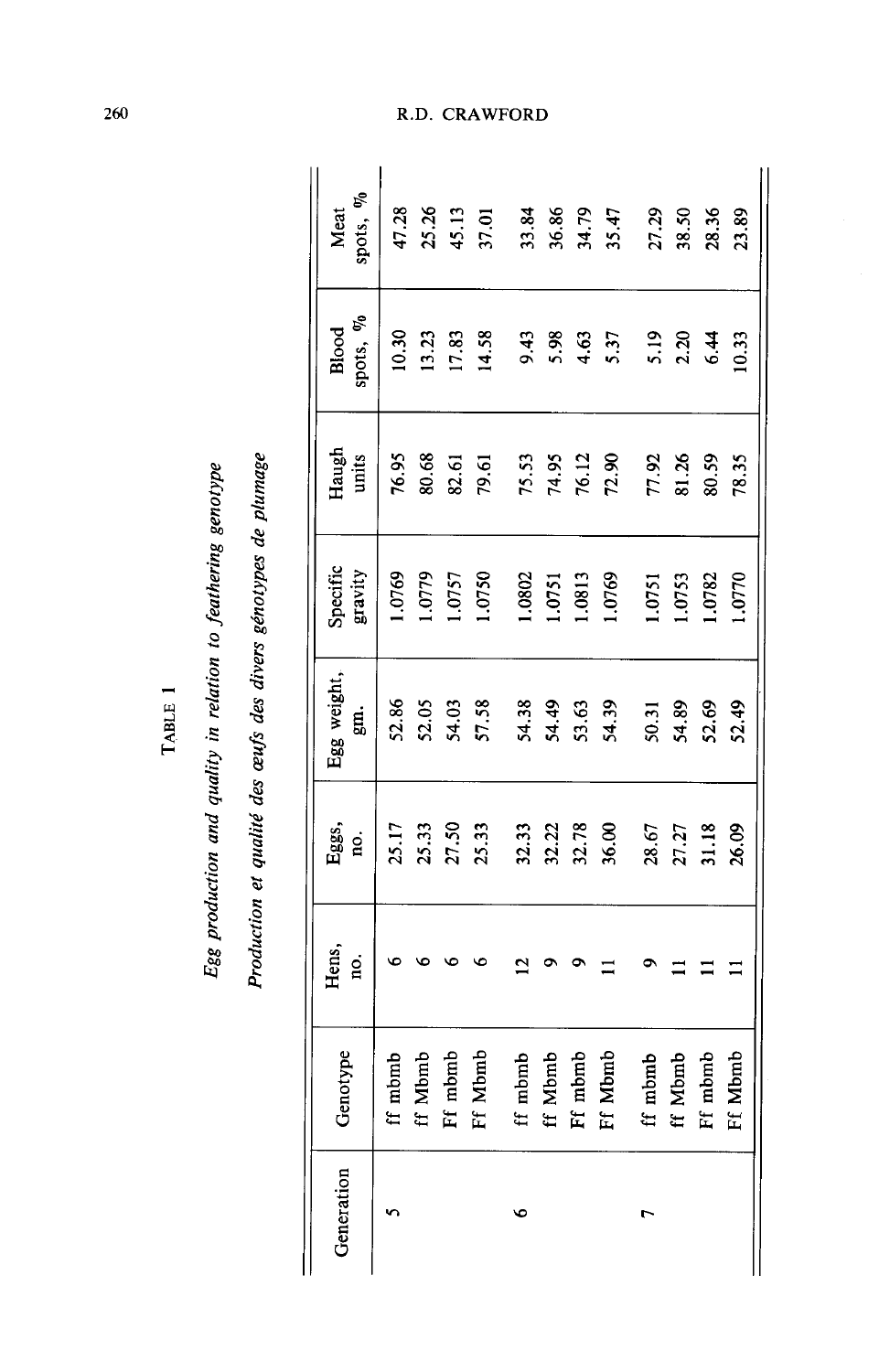| J            |  |
|--------------|--|
| Ĺ<br>Ľ<br>í, |  |

# Analyses of variance for egg production traits

Analyses des variances pour la ponte et la qualité des œufs

| Source                     | ŧ | Eggs laid                                                     | Egg weight | Specific gravity | Haugh units                      | <b>Blood</b> spots | Meat spots |
|----------------------------|---|---------------------------------------------------------------|------------|------------------|----------------------------------|--------------------|------------|
| Frizzle (F)                |   | 44.8979 (l)                                                   | 2.4257     | 000015           | 0.7577                           | 55.8797            | 30.2365    |
| Muffs (M)                  |   | 25.9499                                                       | 16.0585    | *** 601000       | 3.9458                           | 38.4138            | 19.2134    |
| $F \times M$               |   | 2.0113                                                        | 34.1977    | 000003           | 190.0844                         | 94.5943            | 73.6137    |
| Generation (G)             |   | 500.5808 **                                                   | 23.5080    | 000053           | $\ddot{\phantom{a}}$<br>306.3706 | 450.3569           | 270.9116   |
| つ<br>エ                     |   | 474.8610 ***                                                  | 36.4503    | 000040           | 20.4301                          | 290.5250           | 129.1498   |
| $\frac{c}{x}$              |   | 529.7596 **                                                   | 23.0588    | 000057           | 19.0497                          | 12.7089            | 275.3318   |
| $F \times M \times G$      |   | 29.2051                                                       | 31.0849    | 00000            | 0.0000                           | 55.0800            | 146.2448   |
| Eror                       | ò | 88.3279                                                       | 11.3321    | 000019           | 30.2305                          | 02.2570            | 106.5857   |
| $(1)$ = mean square; $(*)$ |   | = significant at 5 % level . (**) = significant at 1 % level. |            |                  |                                  |                    |            |

# EGG TRAITS AND FEATHERING MUTANTS

 $261$